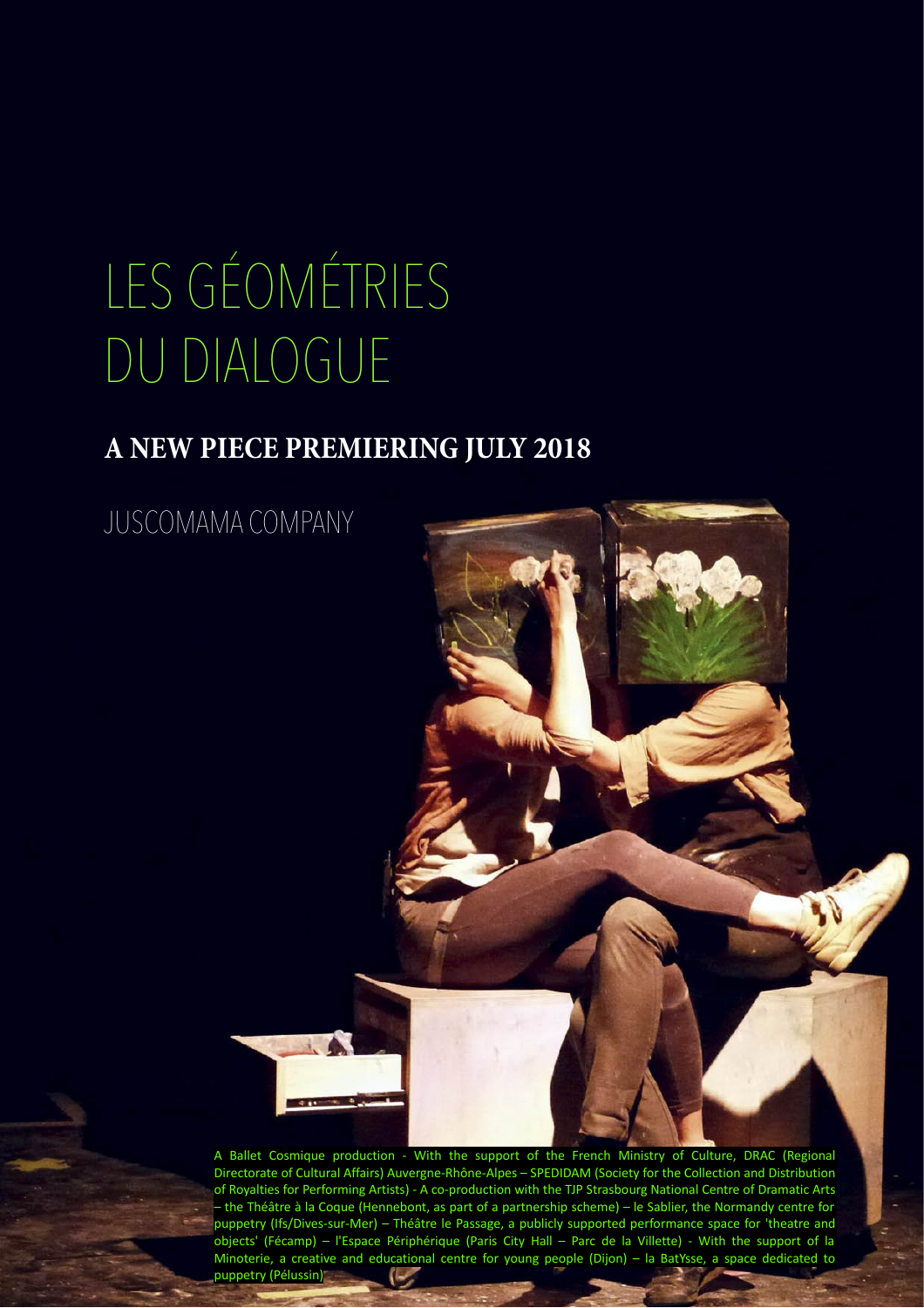This piece tells the story of a young woman: how she became the person she is today, how her identity became so rigid, and how she is gradually learning to once again embrace a sense of flexibility.

The black boxes are both a literal representation of Nikki and the members of her family as well as a metaphor for how they relate to their own identity.

This wordless show, which is both real and existential, is driven as much by the performance of its two actors as by a well structured, coming-of-age narrative. It is the tale of constructing and deconstructing; a piece that aims to be just as accessible to teenagers in search of who they are as it is to adults who sometimes wish they could momentarily lose themselves.

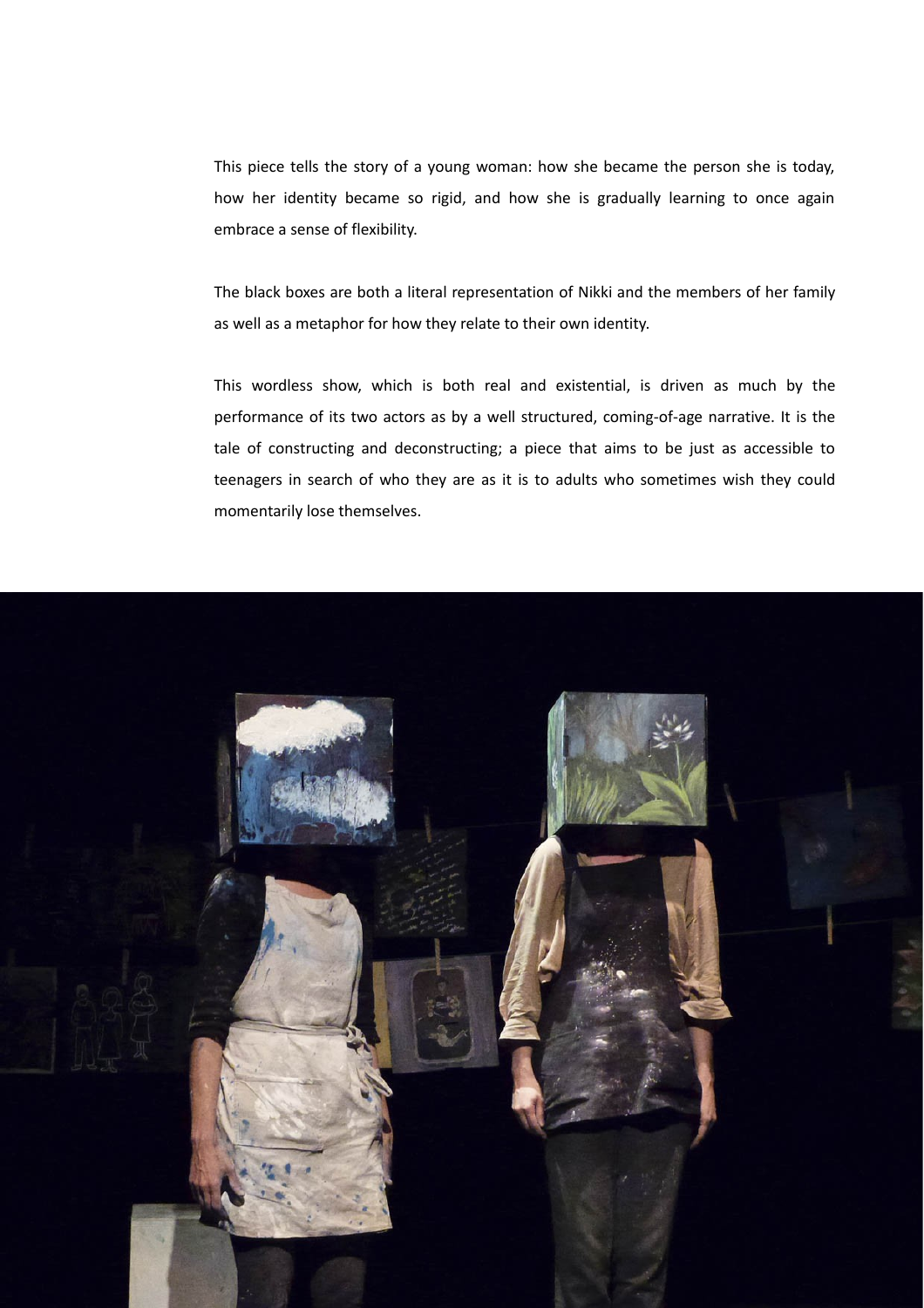

Nikki is a little girl without a face. A black box is the outlet for all her daydreams. Born into a hazy world, she is fragile, sensitive, shy and likes to draw. She could be a stick insect, a sponge, a window; she dissolves, she fades. She observes her mother as she puts makeup on; from nothing she creates an unchanging face, an identity composed of distinct elements. Throughout a series of events that are sometimes comical, sometimes tragic, we watch as Nikki 'invents' her own face, gaining a distinct element at each step that will help define her as a person.

The performance takes us forwards and backwards in time. While this learning process – guided mainly by imagery – unfolds before our eyes, we sometimes get a glimpse of Nikki and her mother later on in life. Nikki's face has taken on its permanent form. But her mother is ageing, and gradually losing her memory. Through her once rigid mother, Nikki rediscovers the suppleness she once had, and thus recaptures the haze from which she has spent so long trying to escape.

This piece also therefore simultaneously creates a double effect: on the one hand, the young Nikki manages to find her own face, but she realises that with it, she has lost a part of herself; the adult Nikki, on the other hand, who is wrapped in an identity that has become a prison, reintroduces the idea of play into her life. The two Nikkis are united in the final scene: the two sides are reconciled, and Nikki, divided into multiple portraits, learns to be who she is without having to put herself inside a box.

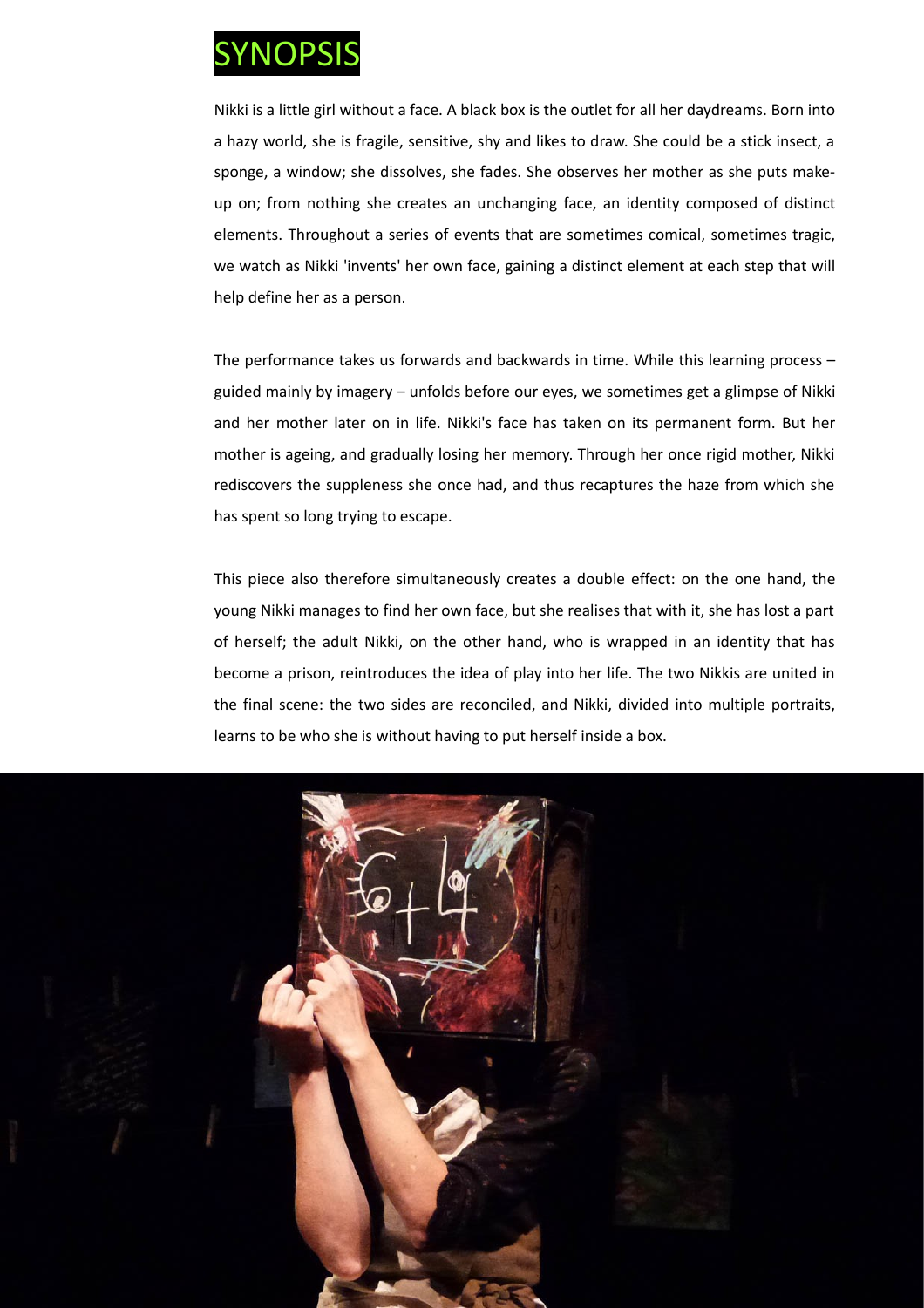### LIVE DRAWING

.

Over a period of several years, the piece's two writers and performers, Coralie Maniez and Justine Macadoux, have been exploring the possibilities of communication via slatecovered black boxes that can be worn like masks. These objects allow the actor to tell a story through a series of drawings – some of which are created in real time by the performers themselves – but also by bringing their bodies into play on the stage. This dual storytelling – the physical aspect and elements expressed through imagery – proved to be particularly effective. It allows artists to convey events that are both very real while expressing a clearly visible existential or metaphysical dimension.

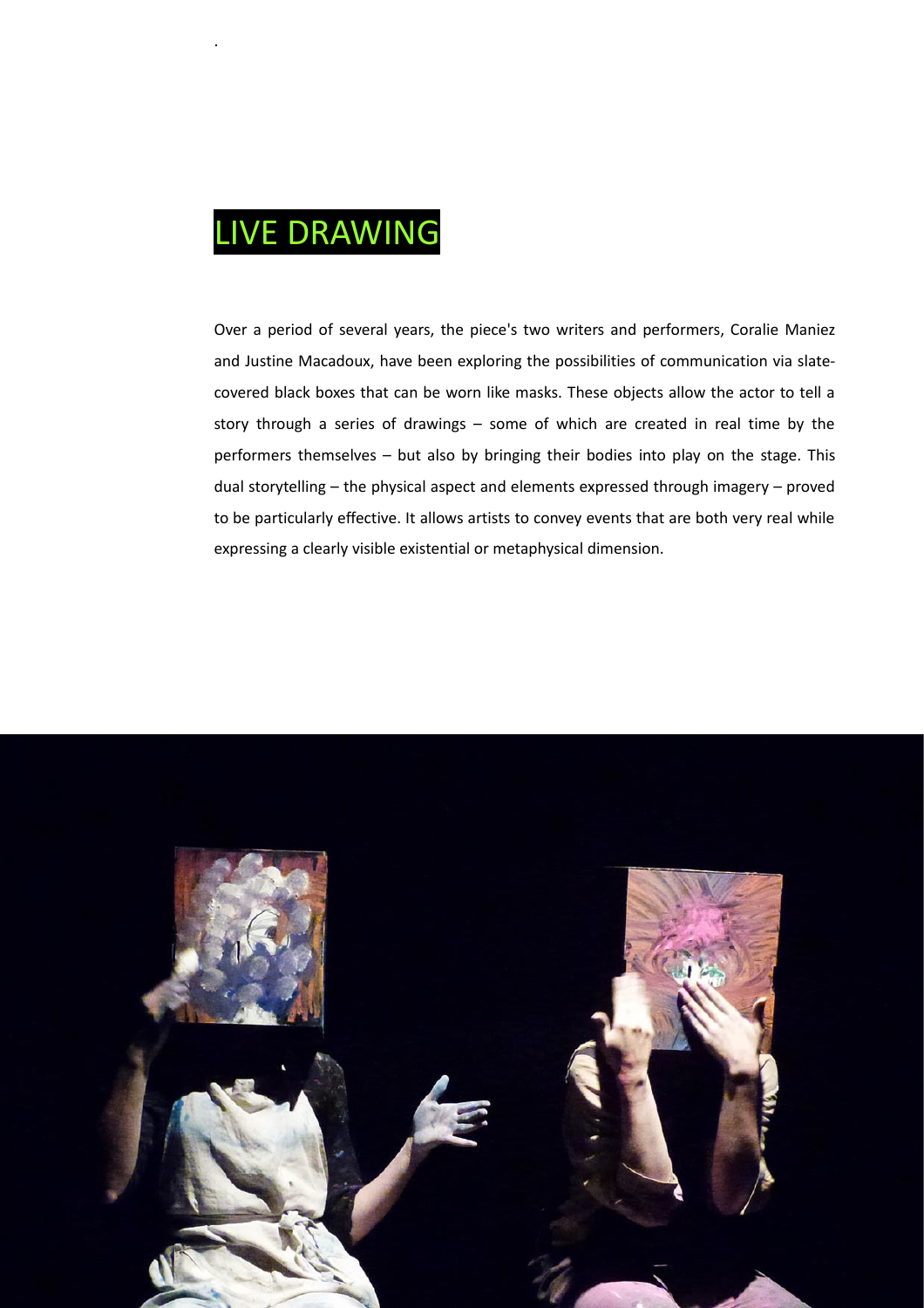

Both performers wear a microphone hidden inside the box that allows them to provide a vocal accompaniment to their performance.

The piece features no clearly discernible words, but each character has their own unique form of expression, i.e. their own intonation, which allows the audience to tell which person is 'speaking' and helps add depth of character. To develop these voices, which enable the actors to communicate deeply with the audience without ever using fully intelligible speech, we took inspiration from a number of Jacques Tati films. At certain points in the production, live sound effects are required, for example, the distortion of some voices, the inclusion of additional acoustics or the creation of loops that allow for sounds to be overlaid (especially during the final scene, where the two actors create a polyphony through the gradual juxtaposition of different melodies).

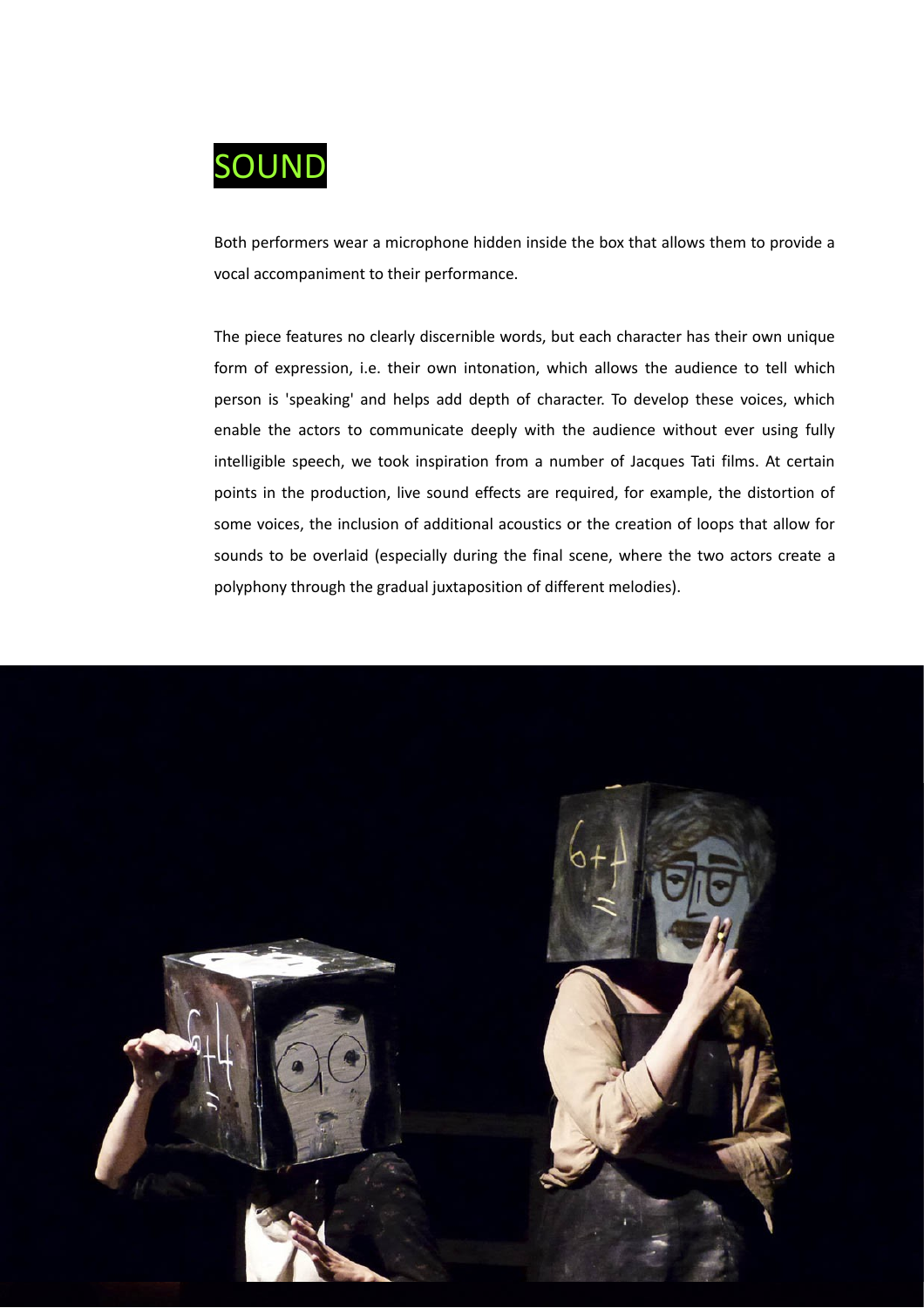

The set for this piece aims to showcase its performative scope, i.e. what we see are two performers creating something akin to a graphic novel brought to life. The craftsmanship involved in bringing this performance to the stage and the fact that the majority of the drawings are created before the audience's eyes are the two core elements brought to the fore. A 'studio' is present in a section of the stage where the performers, while acting, prepare certain elements and scenery for later on in the performance.

The scenery has been deliberately kept neutral so that the boxes themselves become the backdrop for the performance. In fact, the boxes perform a complex function: sometimes they serve as characters' faces, sometimes contextual elements; they are utilised in a polysemic way. The boxes' seamless transition from one function to another has been designed to bring a certain clarity to the story.

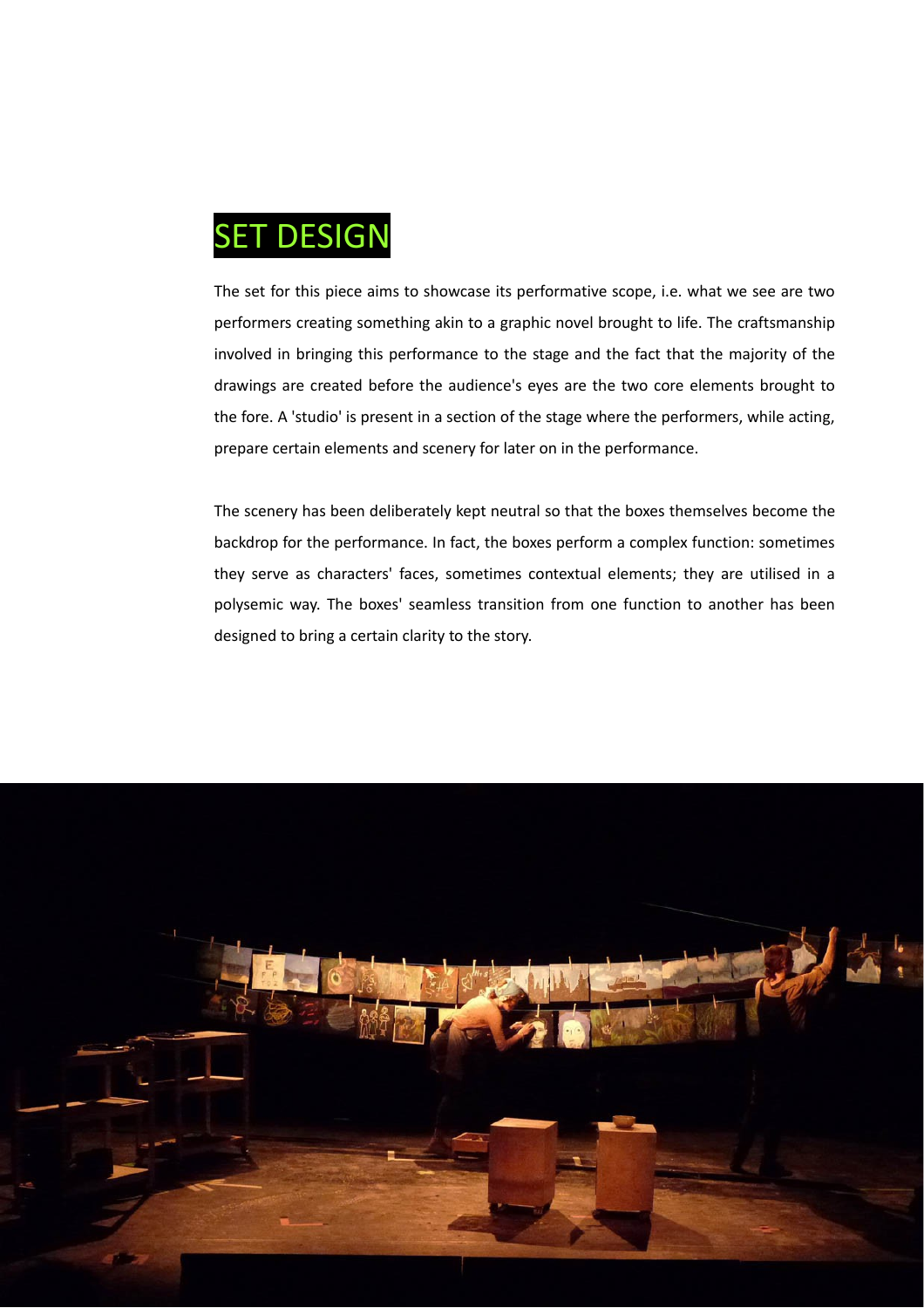# COMING PERFORMANCES PARTNERS

#### **PROJECT DEVELOPMENT – 2015/2017**

We originally started this project by creating two short versions called *Les petites Géométries forme n°1 et 2*. The aim of this was to experiment with the possibilities offered by our 'box' performance model.

The pieces have since been performed at Les Nuits de Fourvière, la Nuit de la marionnette at the Clamart publicly funded performance space, the Récidives Festival at CréAM (The Regional Centre for Puppetry, Lower Normandy – Dives-sur-mer), at the Puppetbusker Festival (Gant, Belgium), the Marmailles Festival (Rennes), the Houdremont publicly funded performance space (La Courneuve), the Manobras Festival (Portugal), the festival de la marionnette (Bernay), the théâtre de l'Élysée (Lyon), the Marionnettissimo Festival (Toulouse), Bateau des Fous, a performance space used by the StultiferaNavis Company (Charleville- Mézières), Giboulées (Strasbourg TJP), the Phil Grobi Festival (Clermont-Ferrand), at BatYsse, a performance space dedicated to puppetry (Pélussin), Orbis Pictus (Reims), the Mimesis Festival (Paris), the Kikloche Festival (Saint-Léonarddes-Bois), Scènes Ouvertes à l'Insolite (théâtre Mouffetard, Paris), the festival de la Grande Échelle (Monfort Théâtre, Paris), the Rendez-vous Marionnette Festival (Lyon), the MIMA Festival (Mirepoix) and at El Clandestino (Paris).

#### **LES GÉOMÉTRIES DU DIALOGUE – LONG VERSION DEVELOPMENT 2017/2018 :**

- − 13 to 25 February 2017 at the Bouffou Theatre Hennebont
- − 16 to 28 October 2017 at Sablier Dives-sur-mer
- − 17 to 30 November 2017 at l'espace périphérique de la Villette Paris
- − 5 to 16 March 2018 at Minoterie Dijon
- − 23 April to 5 May at the Bouffou Theatre Hennebont
- − 28 May to 9 June 2018 at the théâtre le Passage Fécamp
- − 15 June to 6 July 2018 at TJP Strasbourg

#### **2018/2019/2020 TOUR :**

| 11 > 13 July 2018 : Récidives Festival - Le Sablier -    | Covid19                                                |  |
|----------------------------------------------------------|--------------------------------------------------------|--|
| Dives-sur-mer (14)                                       | 16 > 17 April 2020: La Minoterie - Dijon               |  |
| 7 > 9 November 2018 : Théâtre de l'Élysée - Lyon (69)    | (21) *annulé - Covid19                                 |  |
| 24 > 25 January 2019 : Théâtre à la Coque -              | 28 > 30 April 2020 : Le Chanel, Scène Nationale de     |  |
| Hennebont (56)                                           | Calais (62) *annulé - Covid19                          |  |
| 29 January 2019 : Théâtre le Passage - publicly          | 12 May 2020: Espaces Pluriels - Pau (64), co-          |  |
| funded performance space - Fécamp (76)                   | accueilli avec l'Agora à Billère *annulé - Covid19     |  |
| 9 february: Maison de la culture - Nevers (58)           | 15 > 16 October 2020 – Théâtre de Villefranche (69)    |  |
| 3 >7 April 2019 : TJP - Strasbourg National Centre of    | 20 November 2020 - Festival Marionnettissimo -         |  |
| Dramatic Arts (67)                                       | Tournefeuille (31)                                     |  |
| 18 > 19 May 2019 : International Biennal off puppet      | 23 November 2020 - Billière (31)                       |  |
| art - Théâtre Mouffetard / le fil de l'eau - Pantin (93) | 25 November 2020 - Nérac (31)                          |  |
| 9 > 11 October 2019 : Le Trident, scène nationale de     | 2 > 5 Décember 2020 - Grande Halle de la Villette (75) |  |
| Cherbourg (50)                                           | 15 > 16 Décember 2020 - Montbrison (42)                |  |
| 15 > 23 October 2019 : Théâtre de la Renaissance -       | 27 > 29 January 2021 - La Mouche - Saint-Genis-        |  |
| Oullins (69)                                             | Laval $(69)$                                           |  |
| 20 > 21 December 2019 : Genappe perd la boule (Be)       | 16 > 18 March 2021 - Calais (62)                       |  |
| 27 > 31 January 2020 : Théâtre de Vénissieux (69)        | 23 > 24 March 2021 - La Minoterie - Dijon (21)         |  |
| 1st > 2 March 2020 : Théâtre du Colombier -              | 30 March 2021 - Auditorium Seynod - Annecy (74)        |  |
| Magnanville (78)                                         | 30 May > $1st$ June 2021 - Grange Dîmière - Théâtre    |  |
| 6 > 7 March 2020 : Bayeux $(14)$                         | de Fresnes                                             |  |
| 7 > 8 April 2020 : le Sablier - Ifs $(14)$ *annulé -     | in progress                                            |  |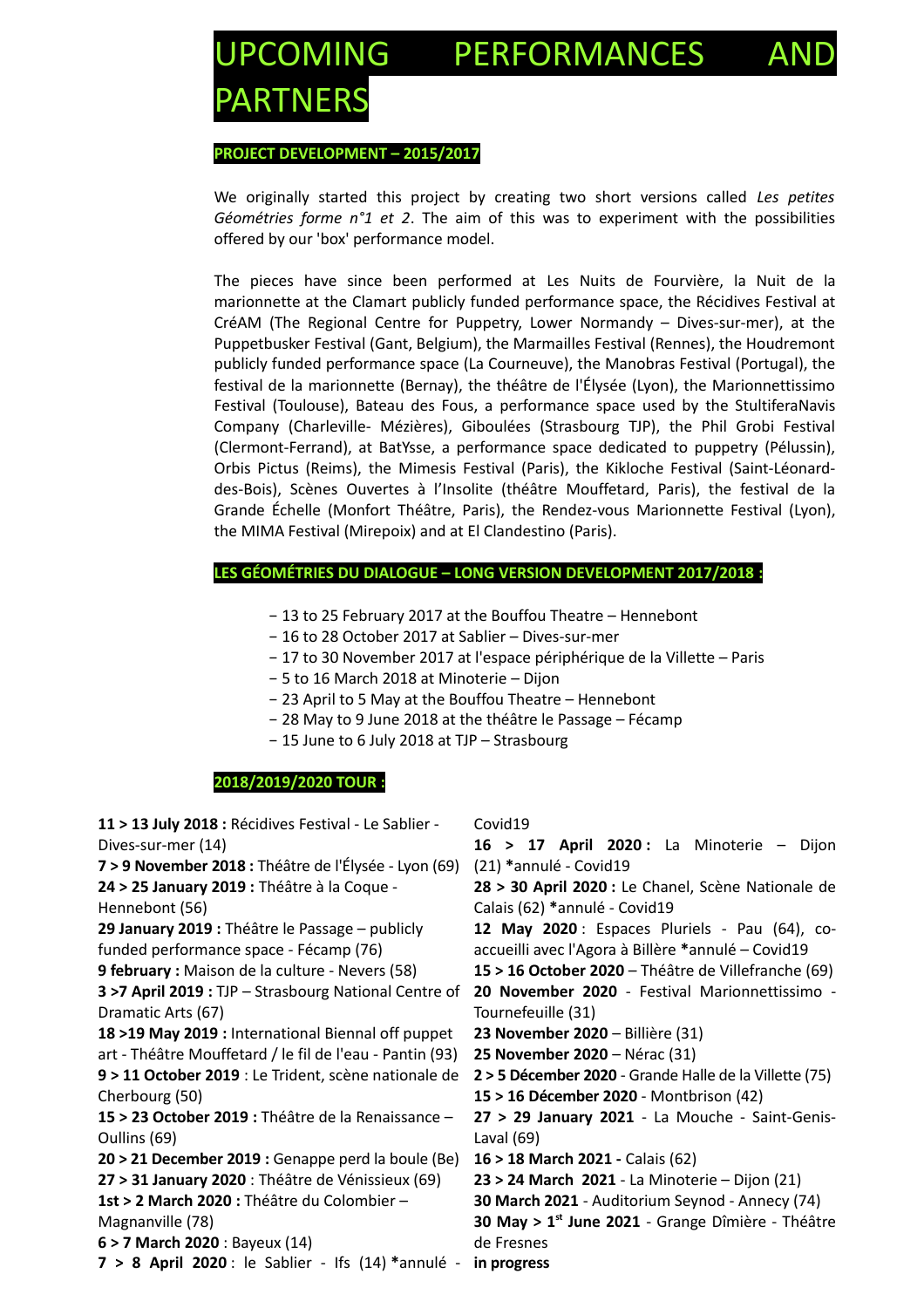### **REATIVE TEAM**

**JUSTINE MACADOUX – writer**/**performer:** after studying sculpture at the National College of Art and Design (Olivier de Serres, Paris), I began to work as a clown and a mime, which eventually led me to puppetry. I attended the National School of Puppetry (ESNAM) in Charleville Mézières (8th graduating class). Since then, I have been working as an actor (with Jean-Pierre Larroche, Alice Laloy, Renaud Herbin and Claire Dancoisne) as well as developing my own pieces with the Mazette! Collective (for Alice Laloy, Sylvain Maurice and Simon Delattre).

**CORALIE MANIEZ – writer/performer:** after completing a course in audiovisual studies (diploma in editing and a master's in cinema studies at the Paris III University), I began my career in theatre with a number of apprenticeships in the fields of mask theatre, puppetry and set design. As a painter/sculptor, I have been involved in set design workshops at MC 93, the cultural centre at Bobigny (e.g. for the Beijing Opera, the magician Abdul Alafrez and the violinist Ami Flammer). I build puppets as well as accessories (e.g. for the Philippe Genty Company, the Bouche à Bouche Company and the Mazette! Collective) and also work as a theatre director and puppeteer (together with Emilie Chevrillon, Cécile Vitrant, Alan Payon and Natyelli Mora).

**BENJAMIN VILLEMAGNE - production assistant: I graduated from the Saint-Etienne** National School of Dramatic Arts and Acting, and my work as an actor has resulted in collaborations with Christian Taponnard, Eric Massé, François Rancillac, Richard Brunel, Cécile Vernet and Joël Pommerat. I also direct theatre performances staged through my own company, la Quincaillerie Moderne. The focus of my work ranges from graffiti to digital cultures and sometimes even includes hip-hop.

**ANTOINE AUBRY – sound:** I have worked as a film editor, sound editor and composer on numerous productions for film and television under a number of different directors (Patrick Grandperret, Edouard Baer, Olivier Ducastel & Jacques Martineau, Danis Tanovic), and also been part of several musical ensembles.

**MICHAËL PHILIS – stage manager/lighting**: I have been working as a stage manager and as a steward at the Pontempeyrat Residence for seven years and am now pursuing my work as a creator/manager with Camille Boitel, Olivier Debelhoir, Chloé Begou, Surnatural Orchestra, Magnétic Ensemble and Groupe Zur, among others.

**NICOLAS LIGEON – production administrator:** after nine years as co-director of the Pontempeyrat Residence, a location offering residencies and professional training, I started working together with BatYsse, an organisation dedicated to puppetry in the Auvergne-Rhône-Alpes region, while simultaneously offering production/administrative assistance to numerous artists, including Cécile Laloy, Catherine Hargreaves, Virginie Schell, Gabriel Hermand-Priquet, Constance Biasotto, Schlaasss, Olivier Debelhoir and Benjamin Villemagne.

**FRANÇOIS HIEN - script advisor:** a graduate of the National School of Performative Arts in Brussels, I am an author, director and essay writer. I have been working in partnership with the X Collective for two years as an assistant script writer and staged *La crèche*, a piece based on my research into the Baby-Loup affair.

**QUENTIN LUGNIER – set design:** I trained at the Lyon School of Architecture and at the Academy of Fine Arts in Valence, and began my career at the National Opera in Paris. I have also worked as a set designer with the Théâtre Exalté - Baptiste Guiton, La Baraka – Abou Lagraa Company, the L'Ateuchus Company, La Batysse – a space dedicated to puppetry, la Seconde Tigre - Pauline Laidet, la Colonie Bakakaï - Chloé Bégou and La Volière - Myriam Boudenia. I also work as a space designer for exhibitions, including for the 'Alain Recoing or the puppet set free' exhibition by the Théâtre aux Mains Nues / the Saint-Affrique town council / the Charleville-Mézières International School of Puppetry.